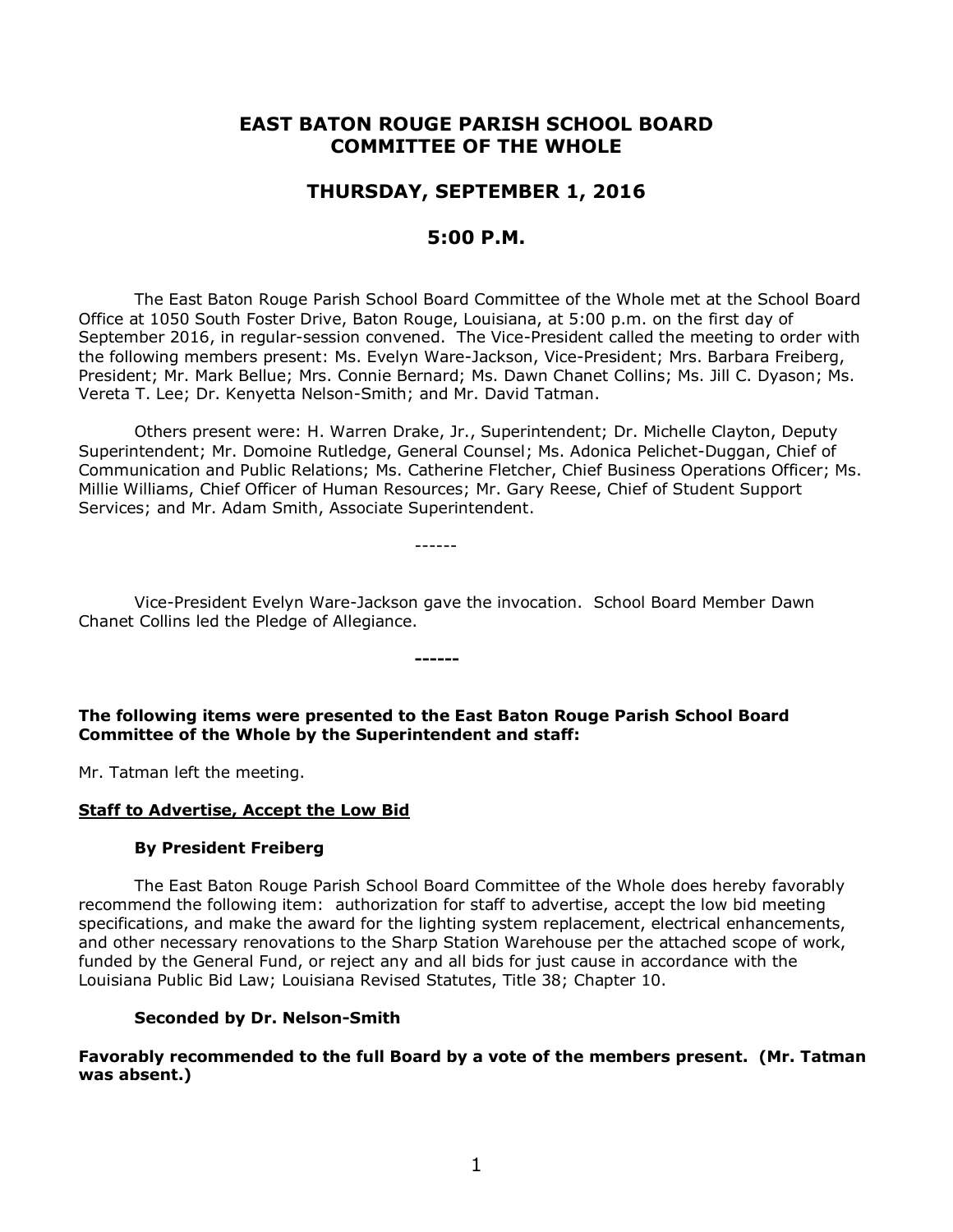# **Grant**

## **By Ms. Dyason**

The East Baton Rouge Parish School Board Committee of the Whole does hereby favorably recommend the following item: approval of the Deborah Rochelle Teacher Grant in the amount of \$25,716.00. Funding will be used to provide direct service classroom projects for eight (8) schools: Claiborne Elementary (\$3,500.00); Glen Oaks Park Elementary (\$3,400.00); Jefferson Terrace Elementary (\$3,126.00); Magnolia Woods Elementary (\$3,500.00); Mayfair Lab Elementary (\$3,492.00); Woodlawn Elementary (\$3,471.00); Greenville Superintendent's Academy (\$3,498.00); and Westdale Middle (\$1,729.00).

# **Seconded by Ms. Lee**

**Favorably recommended to the full Board by a vote of the members present. (Mr. Tatman was absent.)**

**------**

**------**

# **Revised 2015-2016 Radio Training Program (RTP) Budget**

# **By Ms. Lee**

The East Baton Rouge Parish School Board Committee of the Whole does hereby favorably recommend the following item: approval of the Revised 2015-2016 Radio Training Program (RTP) Budget.

## **Seconded by Ms. Collins**

**Favorably recommended to the full Board by a vote of the members present. (Mr. Tatman was absent.)**

**------**

# **Contracts**

## **By Ms. Lee**

The East Baton Rouge Parish School Board Committee of the Whole does hereby favorably recommend the following item: approval of the following professional services contracts between the East Baton Rouge Parish School System and: (a). Forward Arts in an amount not to exceed \$88,500.00 to provide Forward Arts Residencies and Humanities Amped professional development for EBR teachers in our middle and high schools. (Funding Source: Title 1); (b). Pediatric Services of America, Inc., in an amount not to exceed \$60,000.00 to provide LPN services for medicallyfragile students at Southdowns Elementary School. (Funding Source: General Fund); (c). Academic Resources, LLC, in the amount of \$11,357.00 to provide reading and math tutorial programs for students at Brighter Horizon. (Funding Source: Title I Non-Public/Private Programs).